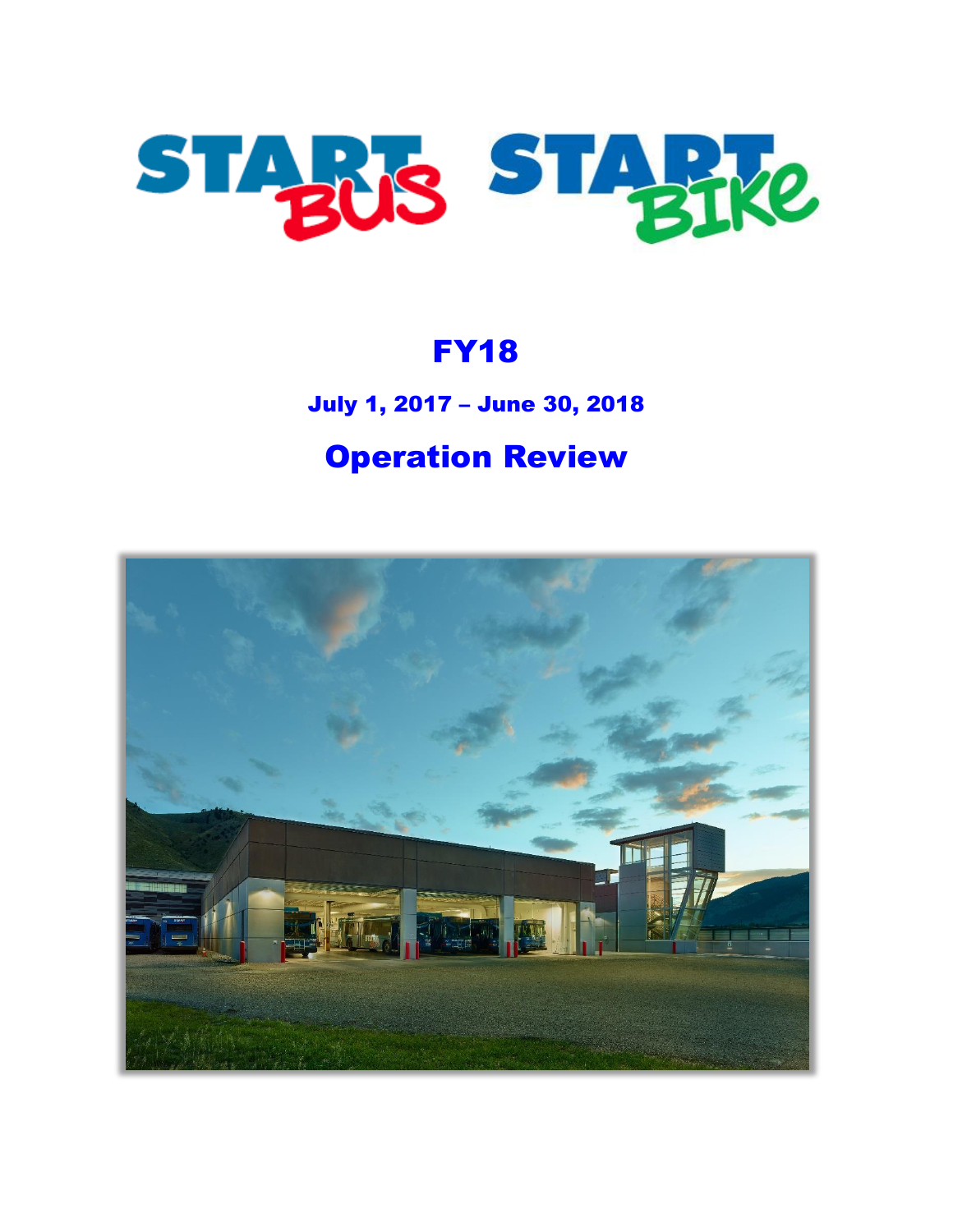**Darren R Brugmann**

### Transit Director **–** Message to Community



The following document is an operational review of the services provided by the Southern Teton Area Rapid Transit (START) System for Fiscal Year 2018 which encompasses July 1, 2017 through June 30, 2018. This report contains information related to the mission of START, the structural organization of the Department and how it relates to the citizens of the community, the advisory board, and the two elected bodies, the Jackson Town Council and the Teton County Commission, that govern the policies and direction of the services provided. This report also contains information regarding our core services, a description of the area served, statistical and financial information, and a look forward towards goals and strategies envisioned for the future.

FY18 has been another record setting year in terms of ridership and services provided to the community including the milestone of having transported over one million riders. In addition to our regular services provided, we've added the START Bike services to our core service provision and it has been well received in the community as another alternative to driving individual vehicles to every destination.

This report reflects the core services we were tasked with providing through the adopted FY18 budget. In looking to the future, the START System will continue to provide quality services as directed and we look forward to further serving our community with the most convenient transportation possible that is affordable, service oriented, environmentally friendly and a service that also works to improve the economic vitality of our region. We look forward to assisting the START Board, the Town Council, and the County Commission in serving our community into the future.

Sincerely, Darren R Brugmann Transit Director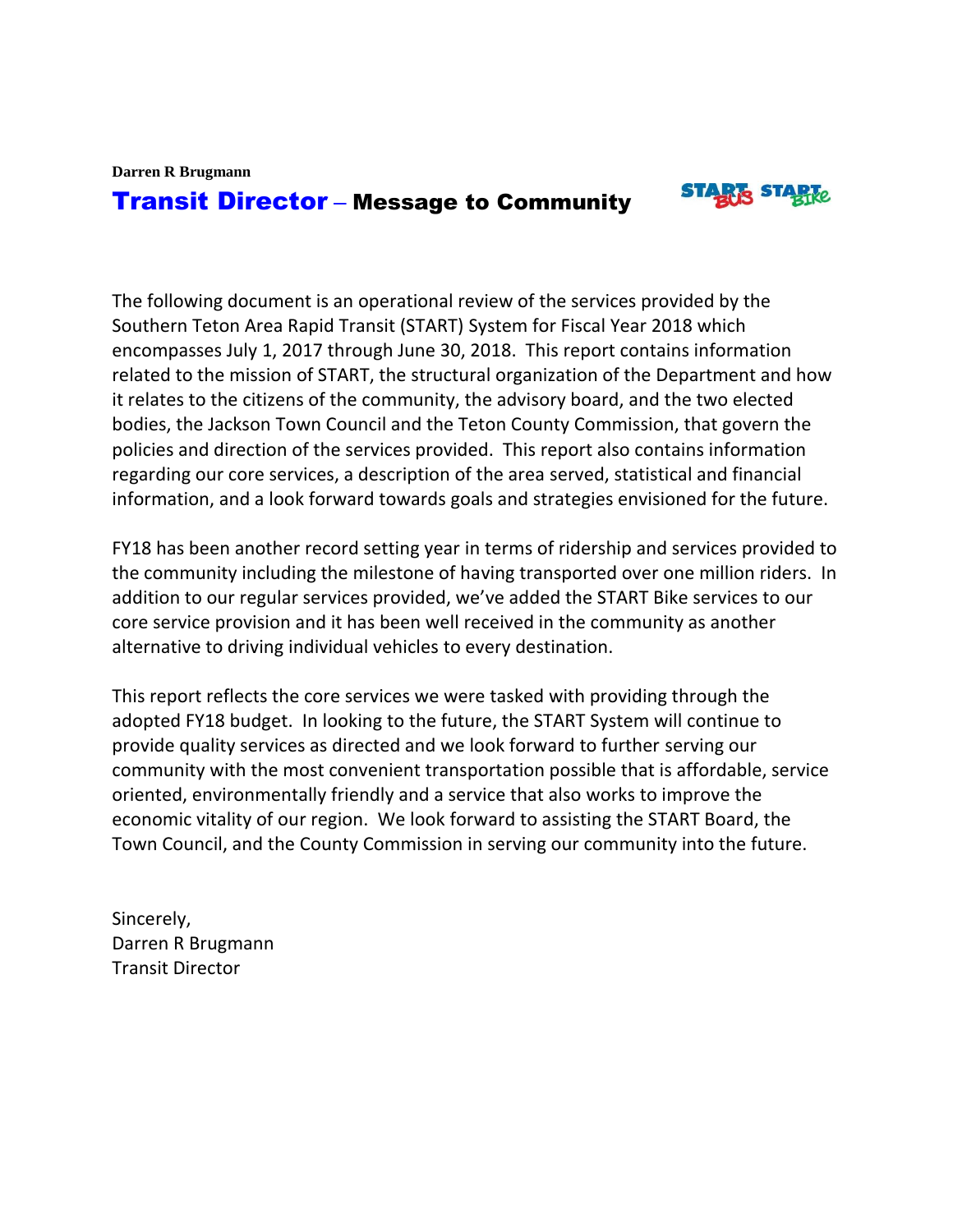# TABLE OF CONTENTS

- 1. Mission
- 2. Board of Directors
- 3. Organization Chart
- 4. Statement of Function Core Services
- 5. Transit Service Area Map
- 6. Statistics
- 7. Vehicles
- 8. Operational Data [Unaudited]

- Ridership
- **-** Hours
- **-** Miles
- **Trips**
- **-** Operation Days
- 9. Financial **Exercise Exercise Service Contracts** [Unaudited]

- **Revenue**
- **Expenses**
- 10. Performance Indicators [Unaudited]
	- Passenger/Hour
	- Passenger/Mile
	- Cost/Hour
	- Cost/Mile
- 11. Goals and Strategies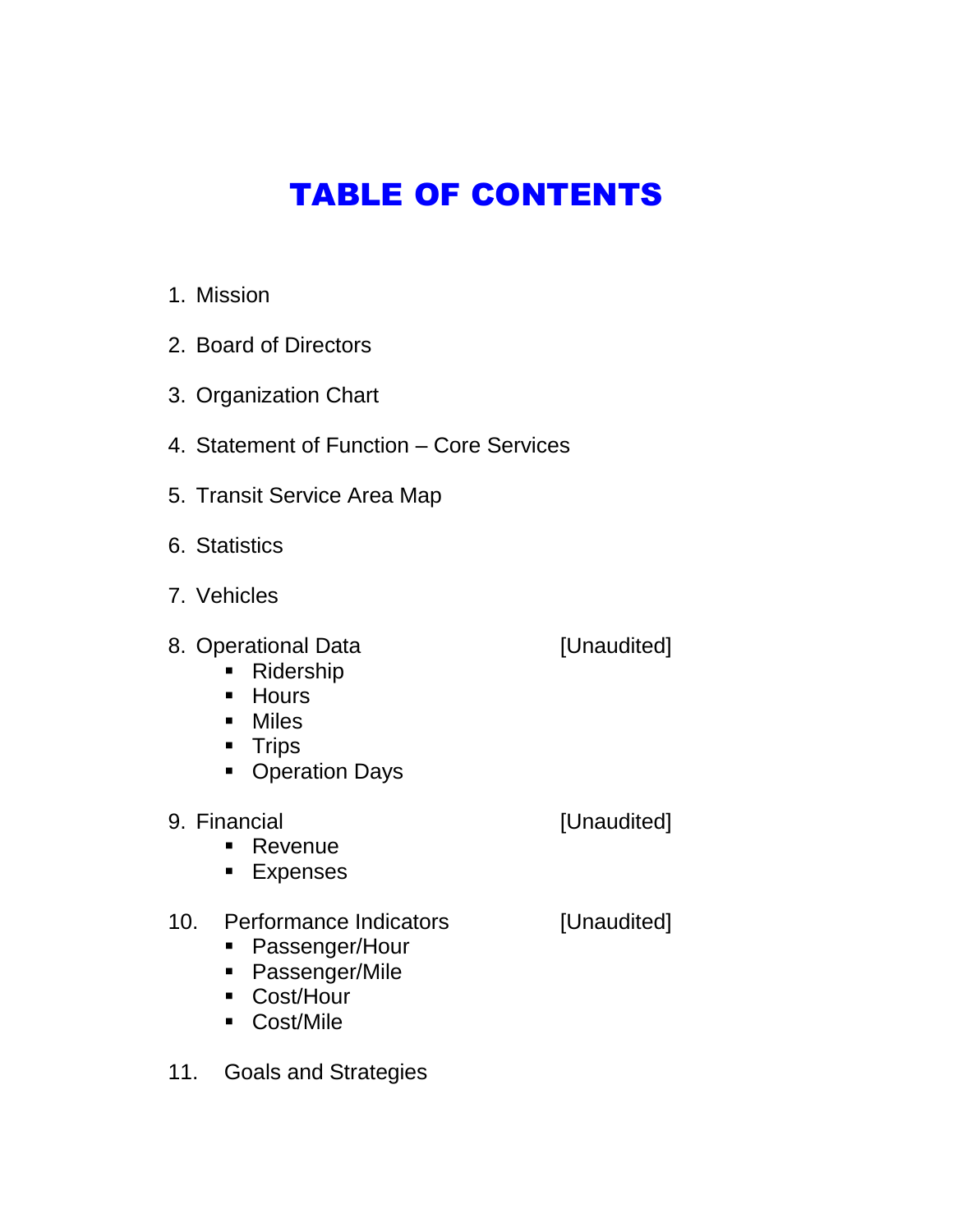### MISSION

**We transport people.**

**START safely provides the Jackson Hole community with convenient transportation that is affordable, service oriented and environmentally friendly, improving the economic vitality of the region.**

*Adopted: June 2009 Reaffirmed: October 8, 2015*

### BOARD OF DIRECTORS

The seven (7) member Board of Directors are appointed by the Town Councilors and County Commission. The START Board is guided by a Joint Powers Agreement (JPA) w/ two (2) amendments and Bylaws.

Term: January 2016 – December 2018

**Chad Repinski,** Chair **Jenelle Johnson,** Secretary

Term: January 2017 – December 2019

**Susan Mick.** Vice Chair **Michael Yin Seadar Dodson**

Term: January 2018- December 2020

#### **Herb Brooks James Hunt**

The following four (4) members are non-voting positions appointed by the body they are representing.

| Town Council:        | <b>Bob Lenz</b>    |
|----------------------|--------------------|
| Teton County:        | <b>Smokey Rhea</b> |
| Teton Valley, Idaho: | Doug Self          |
| Lincoln County, WY:  | <open></open>      |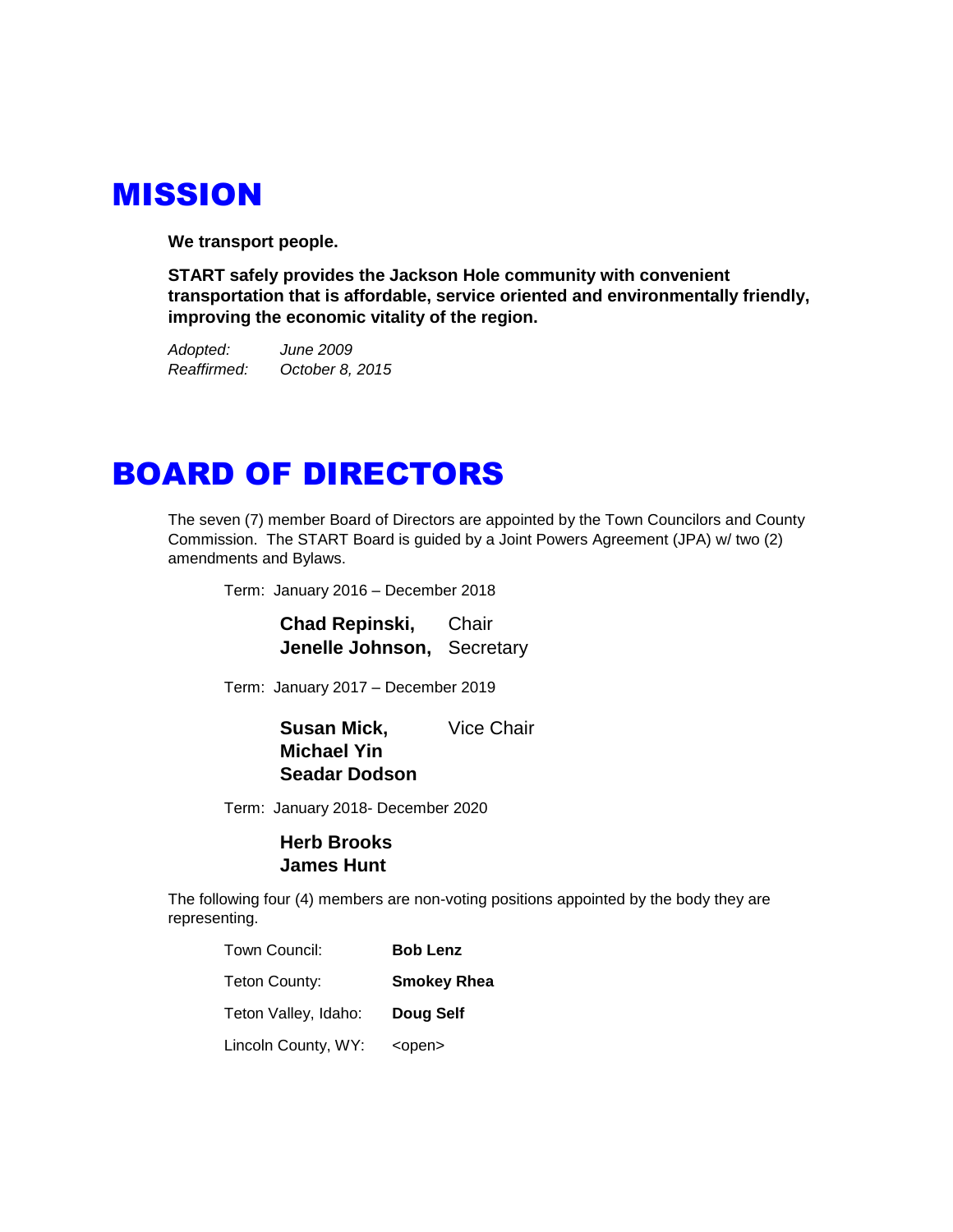# ORGANIZATIONAL CHART

### **Southern Teton Area Rapid Transit (START)**

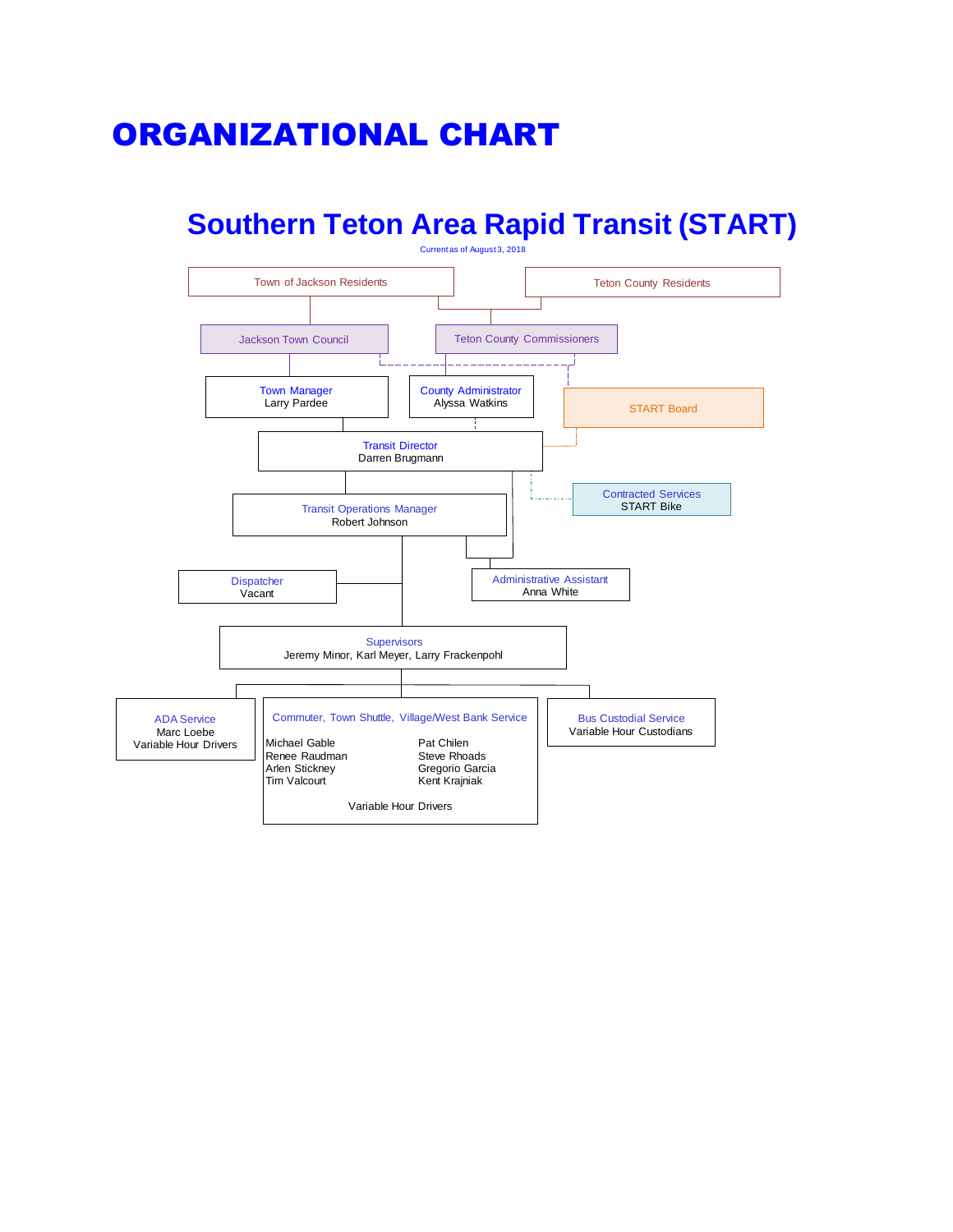### STATEMENT OF FUNCTION – CORE SERVICES

The Southern Teton Area Rapid Transit (START) System exists to provide local, visitor, and ADA customers a transportation service by trained and certified personnel. The system is funded through federal, state, and local grants, along with collected fares with these financial resources defining service levels. The START System offers an environmentally positive alternative mode of travel for the Town of Jackson, Teton County and for commuters from Star Valley (Lincoln County) and Teton Valley (Idaho). By providing a mass transit system, pressures on parking, main travel ways and pollution are minimized.

The **core services** provided are:

### Local - Fixed Route

- $\blacksquare$  Town
- Village

### $\checkmark$  Commuter Fixed Route

- **Teton Valley**
- **Star Valley**

### $\checkmark$  ADA – Demand Response

### $\checkmark$  START Bike – Bike Share

(Summer and Mud Seasons only)

Beginning on October 1, 2018:

### $\checkmark$  Grand Targhee  $-$  Administrator for Contracted Fixed Route

In the winter months, the START System focuses on transporting tourists to the local ski areas for recreational opportunities. It also provides transportation for employees of those resorts and communities on a timely basis so that the already overcrowded parking areas are not further congested. The summer months concentrate on similar goals but at a greatly diminished service level. START Bike is also offered during the Spring, Summer and Fall seasons.

#### **INTEGRATED TRANSPORTATION PLAN**

The START system is guided by the Integrated Transportation Plan (ITP) which was adopted by the Town Councilors and County Commissioners in September 2015. The Strategic objectives are our focus and located in Chapter 2 of the document.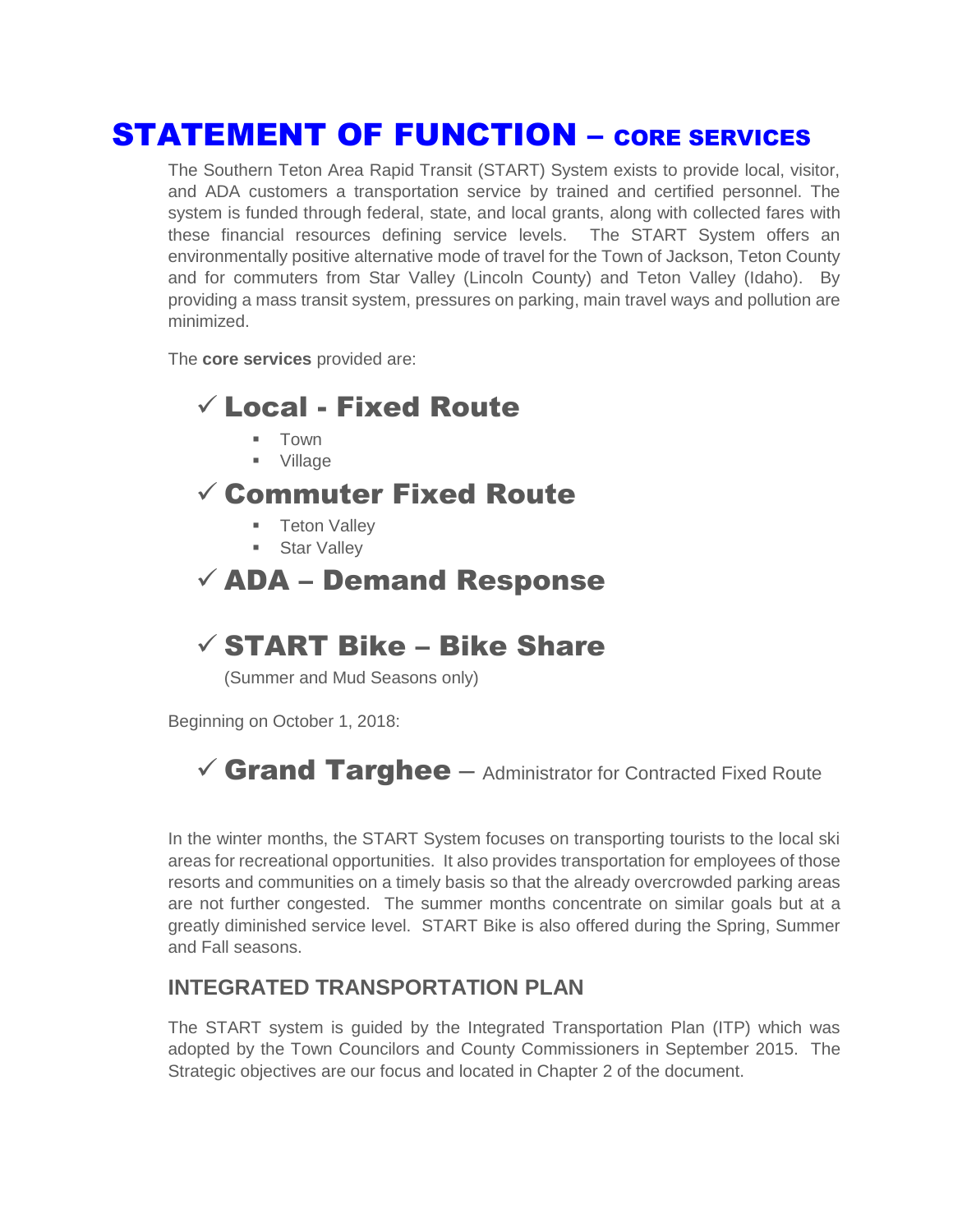### TRANSIT SERVICE - Area Map

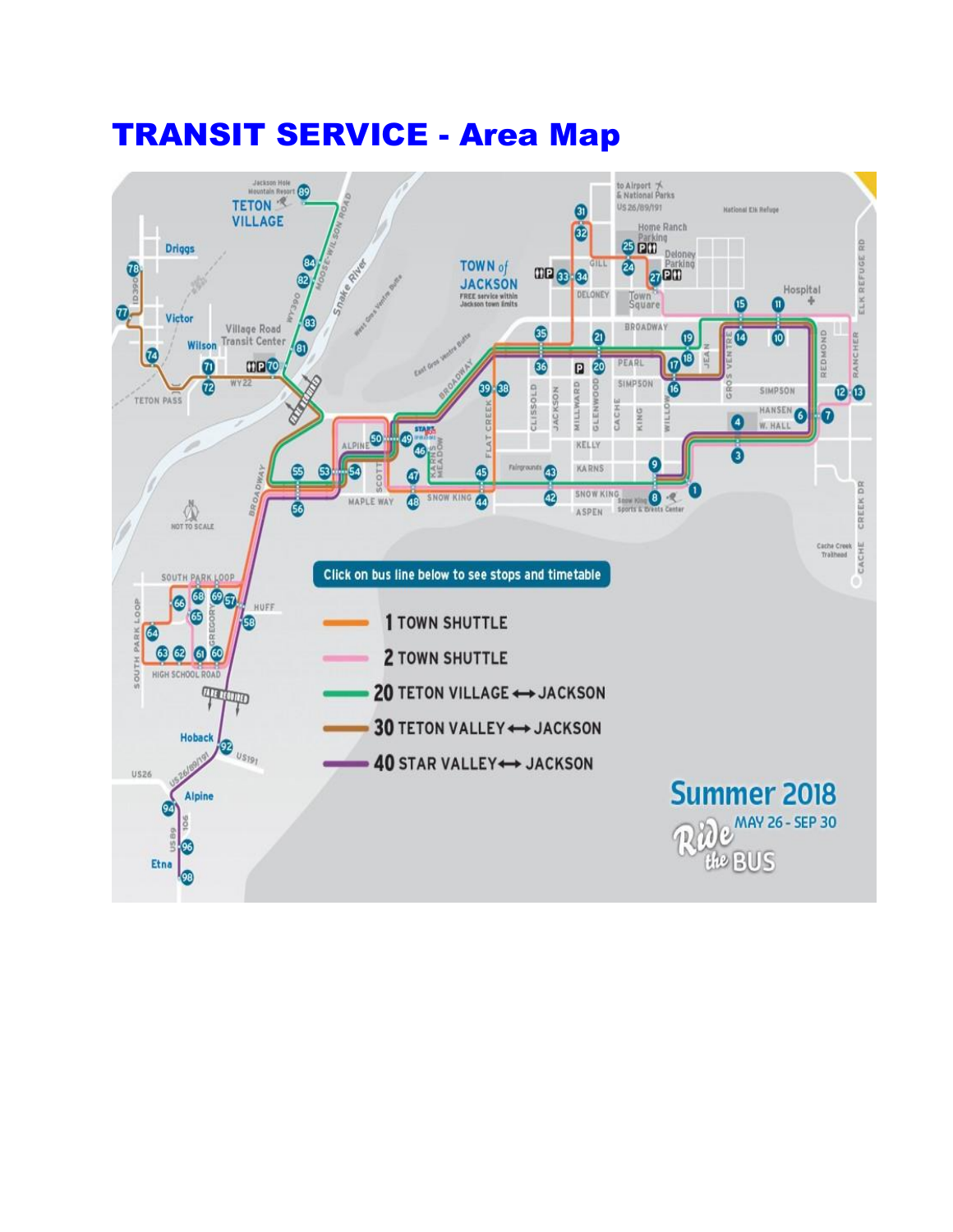# STATISTICS

**FY2018 STARIS** STATISTICS

- **Passengers**: 1,051,982 (Actual)
- **Miles**: 869,784 (Planned for FY18)
- **Employees**: 16 FT/Benefited Seasonal: Varies 50+ during peak winter season
- Approximately \$1.7+ million in Federal Operating assistance
- **Vehicles**
	- 28 buses (24 Active)
	- 04 paratransit vans
	- 03 Non-revenue/utility vehicles
- **86-mile service region**: Etna, WY to Jackson (50 miles) and Jackson to Driggs, Idaho (36 miles)
- **Facilities**

Storage @ Karns Meadow (Owned – includes Administrative Offices) Storage @ Driggs, Idaho (Indoor - Leased) Storage @ Etna, Wyoming (Outdoor - Leased)

- $\checkmark$  Bus Shelters 15 Shelters
- $\checkmark$  Stops 70 (Stand-alone stops)
- $\checkmark$  Park and Ride
	- $\frac{1}{2}$  3 in Lincoln County,
	- $\ddagger$  1 in Driggs Idaho,
	- $\frac{1}{2}$  2 in Victor, Idaho and
	- $\downarrow$  **1** in Teton County/WY (Stilson)
- **Maintenance** facilities located in Jackson Town of Jackson Public Works Division

**STARR**<br>Bike Share – own and operate 55 Bikes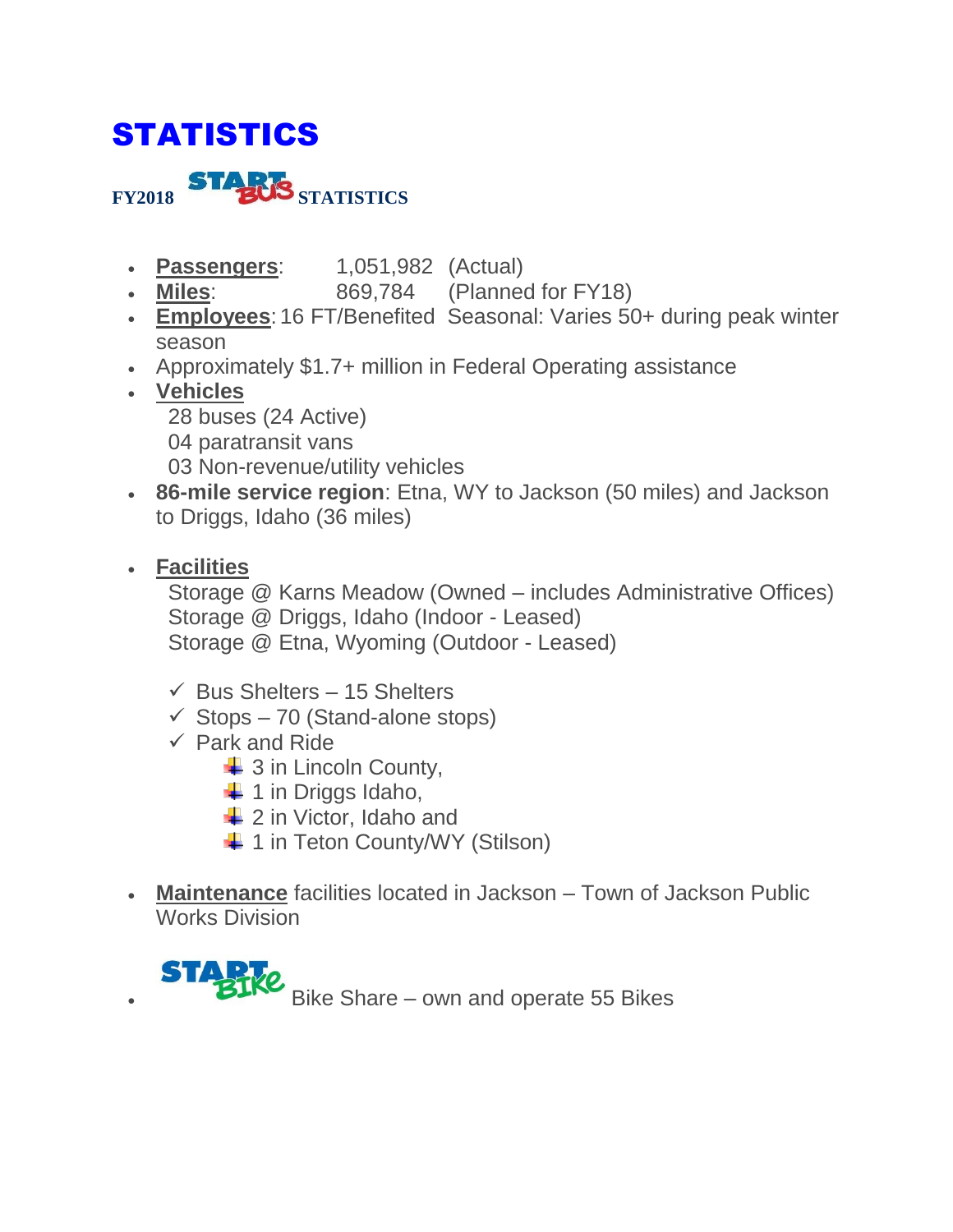### VEHICLES

|                         | Inventory | CurrentYrMileage          | Mfr         | VehicleYear | Fuel          | Seat |
|-------------------------|-----------|---------------------------|-------------|-------------|---------------|------|
| Fixed:                  |           |                           |             |             |               |      |
| $\mathbf{1}$            | 201       | 430,869                   | Gillig      | 2009        | Diesel        | 39   |
| $\overline{2}$          | 202       | 389,814                   | Gillig      | 2009        | Diesel        | 39   |
| $\overline{\mathbf{3}}$ | 203       | 430,142                   | Gillig      | 2009        | Diesel        | 39   |
| 4                       | 204       | 393,424                   | Gillig      | 2009        | Diesel        | 39   |
| 5                       | 205       | 419,582                   | Gillig      | 2009        | Diesel        | 39   |
| Fire Loss               | 206       | 42993                     | Gillig      | 2012        | <b>Diesel</b> | 39   |
| 6                       | 207       | 130,415                   | Gillig      | 2014        | Diesel        | 39   |
| $\overline{7}$          | 208       | 110,216                   | Gillig      | 2015        | Diesel        | 39   |
| 8                       | 209       | 116,359                   | Gillig      | 2015        | Diesel        | 39   |
| 9                       | 210       | 89,224                    | Gillig      | 2015        | Diesel        | 39   |
| 10                      | 272       | 412,114                   | Gillig      | 2009        | Hybrid        | 26   |
| 11                      | 273       | 400,667                   | Gillig      | 2009        | Hybrid        | 26   |
| 12                      | 274       | 310,586                   | Bluebird    | 2006        | Diesel        | 37   |
| 13                      | 275       | 338,621                   | Bluebird    | 2006        | Diesel        | 37   |
| 14                      | 276       | 287,306                   | Gillig      | 2011        | Hybrid        | 30   |
| 15                      | 277       | 278,196                   | Gillig      | 2011        | Hybrid        | 30   |
| 16                      | 295       | 347,777                   | Bluebird    | 2005        | Diesel        | 37   |
| 17                      | 298       | 332,786                   | Bluebird    | 2005        | Diesel        | 44   |
| 18                      | 299       | 213,583                   | Bluebird    | 2008        | Diesel        | 44   |
| 19                      | 250       | HOUR/ Est 430,000/450,000 | Gillig (CO) | 2001        | Diesel        | 43   |
| 20                      | 251       | HOUR/ Est 430,000/450,000 | Gillig (CO) | 2001        | Diesel        | 43   |
| 21                      | 252       | HOUR/ Est 430,000/450,000 | Gillig (CO) | 2001        | Diesel        | 43   |
| 22                      | 253       | HOUR/ Est 430,000/450,000 | Gillig (CO) | 2001        | Diesel        | 43   |
| 23                      | 1600      | 216,954                   | MCI         | 2007        | Diesel        | 57   |
| 24                      | 1700      | 240,510                   | MCI         | 2009        | Diesel        | 57   |
| Demand:                 |           |                           |             |             |               |      |
| $\mathbf{1}$            | 321       | 65,334                    | Arbox       | 2008        | Gas           | 8    |
| $\overline{2}$          | 323       | 130,956                   | Eldorado    | 2003        | Diesel        | 20   |
| $\overline{3}$          | 324       | 159,953                   | Eldorado    | 2003        | Diesel        | 20   |
| $\overline{4}$          | 285       | 128,290                   | Ford        | 2001        | Gas           | 10   |
| 28                      |           |                           |             |             |               |      |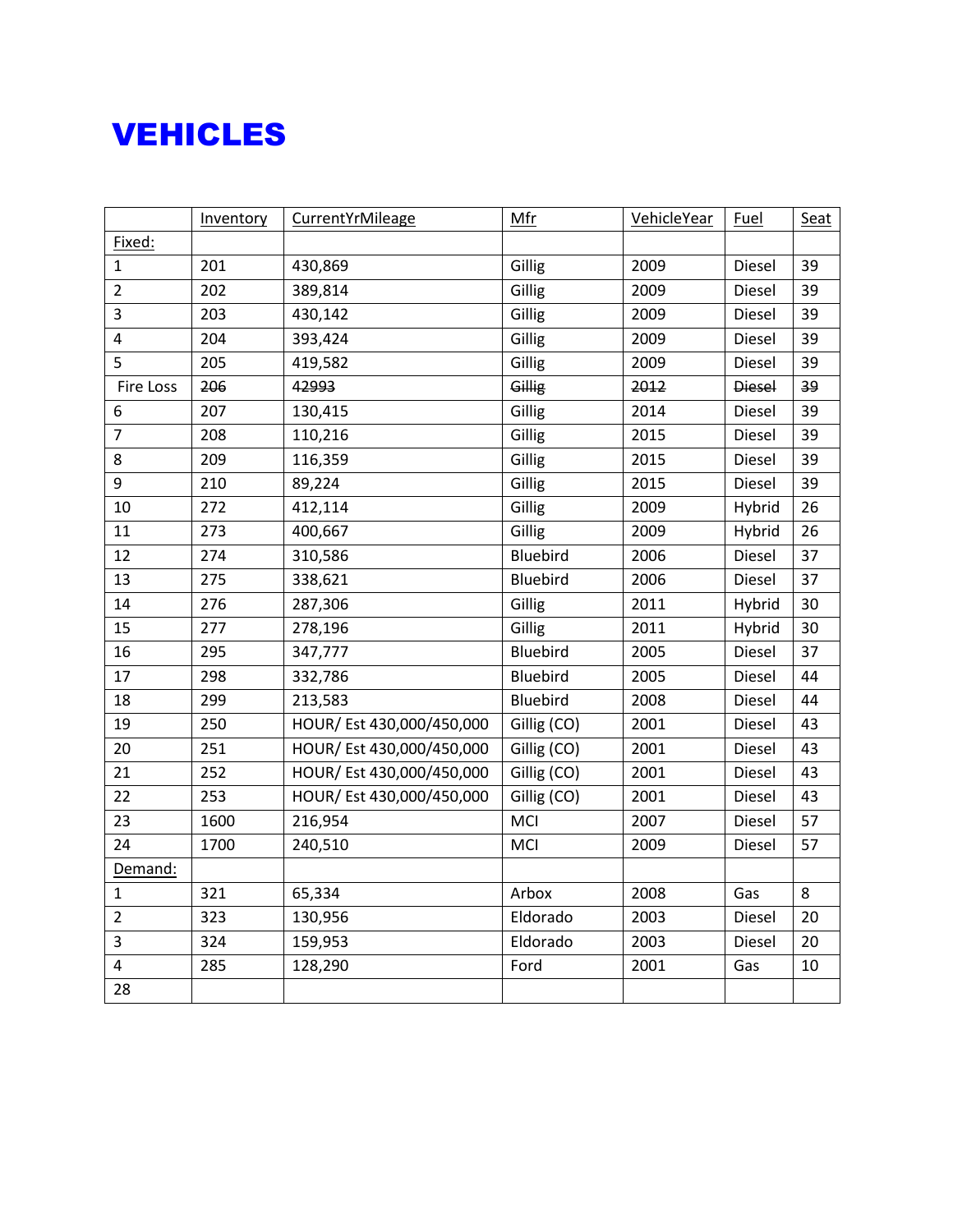# RIDERSHIP

#### ANNUAL TOTALS

| <b>FY16:</b> | 951,503   |
|--------------|-----------|
| <b>FY17:</b> | 994,122   |
| FY18:        | 1,051,982 |



**Note: Teton Village also includes any service in the West Bank area.**

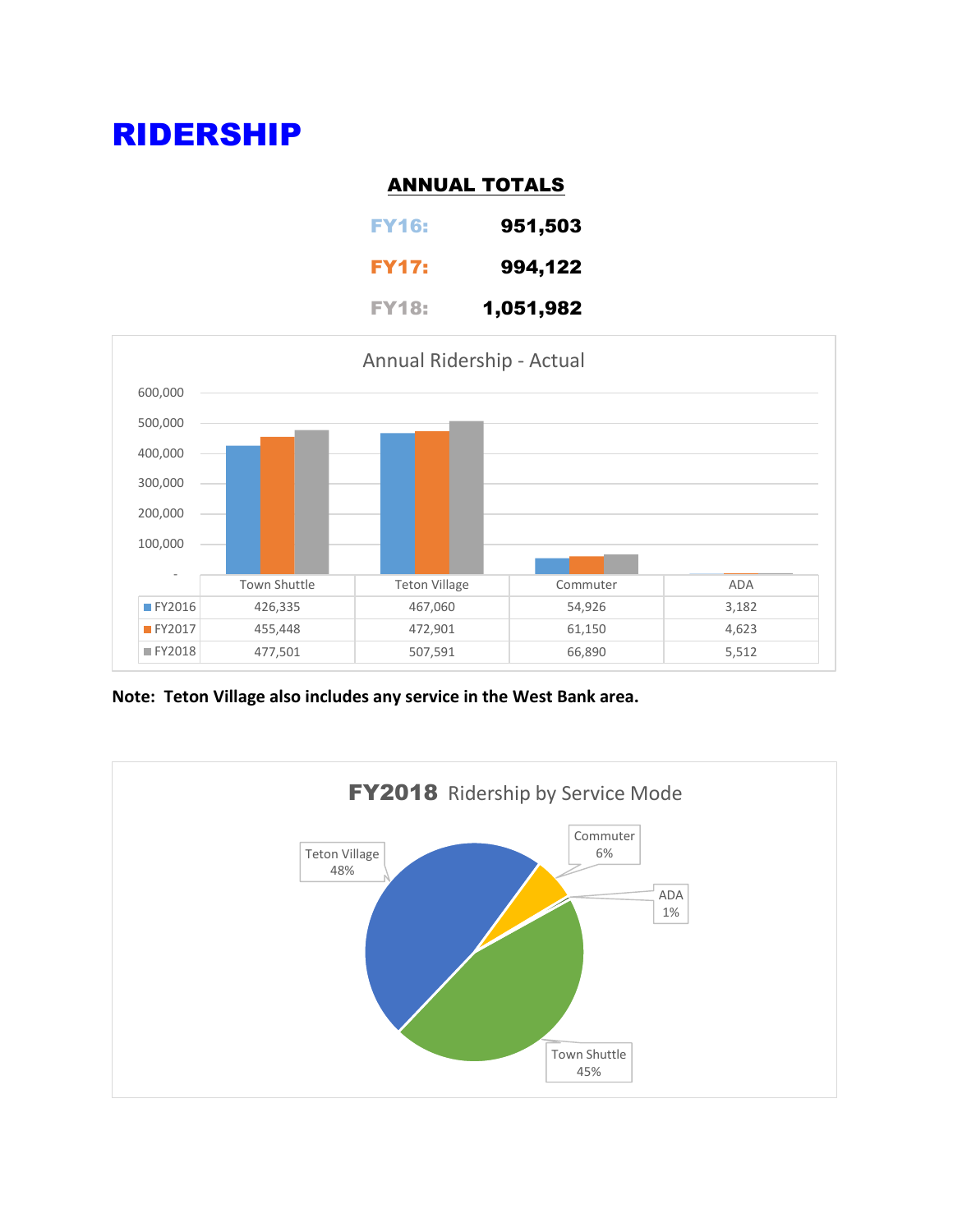# HOURS (as approved by FY18 Budget)

### HOURS FY18

DAILY SCHEDULED TOTAL (Revenue AND Non-Revenue)

|                 |                    | <b>SPRING</b> | <b>SUMMER</b> | <b>FALL</b> | <b>WINTER</b>                         | Season<br>Total |     |
|-----------------|--------------------|---------------|---------------|-------------|---------------------------------------|-----------------|-----|
|                 |                    |               |               |             |                                       |                 |     |
| <b>Town</b>     | Rev<br>Non-        | 2,155         | 6,009         | 2,752       | 6,593                                 | 17,509          |     |
|                 | Rev                | 998           | 2,452         | 1,274       | 2,663                                 | 7,387           |     |
|                 | Total              | 3,153         | 8,461         | 4,025       | 9,256                                 | 24,895          | 39% |
| <b>Village</b>  | Rev<br>Non-        | 451           | 2,901         | 575         | 14,409                                | 18,336          |     |
|                 | Rev                | 221           | 1,634         | 283         | 8,383                                 | 10,521          |     |
|                 | Total              | 672           | 4,535         | 858         | 22,792                                | 28,857          | 46% |
|                 |                    |               |               |             |                                       |                 |     |
| <b>ADA</b>      | Rev<br>Non-<br>Rev | 470           | 1,220         | 600         | 1,360<br>$\qquad \qquad \blacksquare$ | 3,650           |     |
|                 | Total              | 470           | 1,220         | 600         | 1,360                                 | 3,650           | 6%  |
|                 |                    |               |               |             |                                       |                 |     |
| <b>Commuter</b> | Rev<br>Non-        | 503           | 1,221         | 632         | 1,380                                 | 3,736           |     |
|                 | Rev                | 285           | 692           | 358         | 781                                   | 2,116           |     |
|                 | Total              | 788           | 1,913         | 990         | 2,161                                 | 5,853           | 9%  |
|                 | Rev<br>Non-        |               |               |             |                                       | 43,231          |     |
|                 | Rev                |               |               |             |                                       | 20,024          |     |
|                 | Total              |               |               |             |                                       | 63,255          |     |

Note: Revenue Hours = In service Hours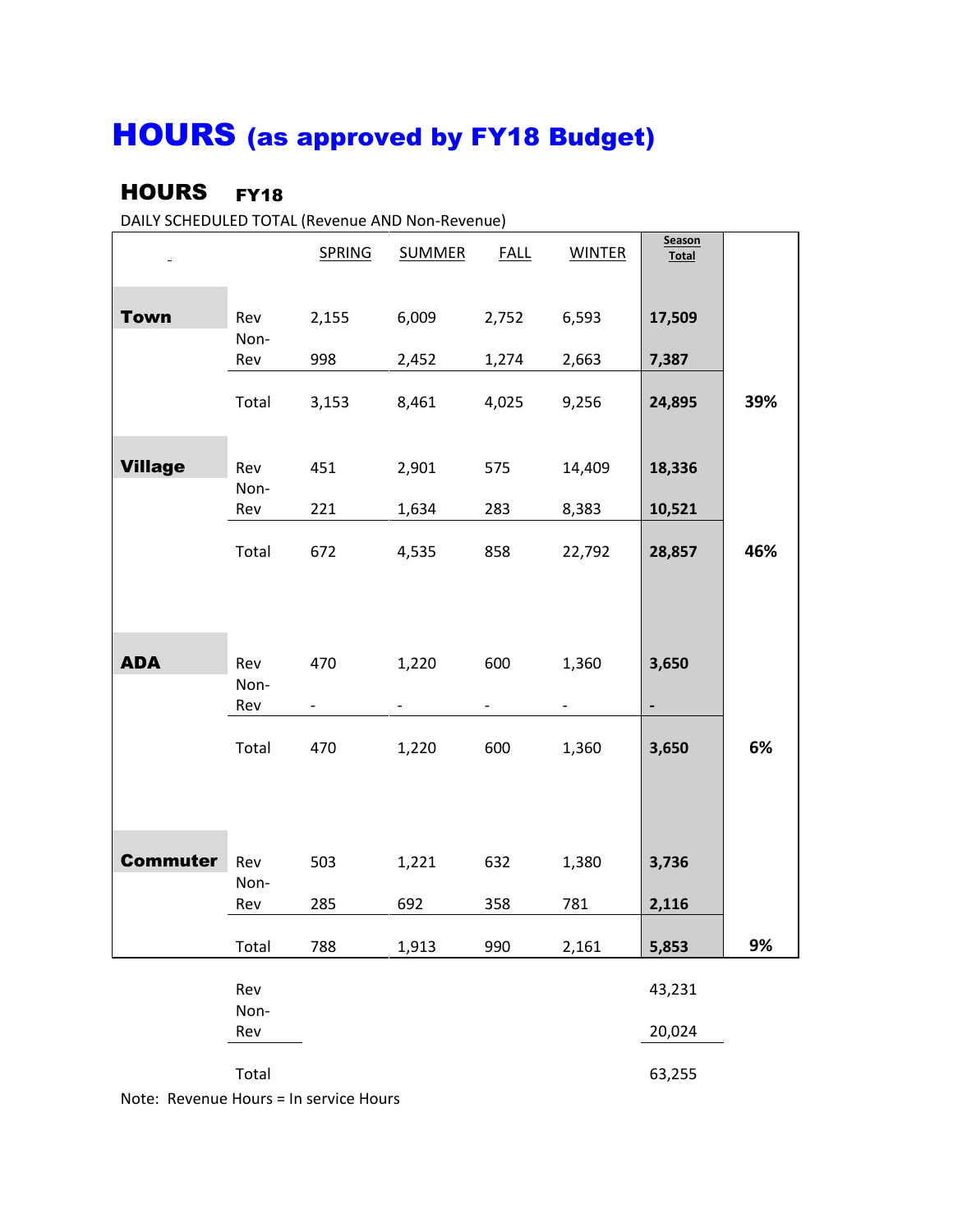# MILES (as approved by FY18 Budget)

|                 | <b>Spring</b> | <b>Summer</b> | Fall   | <b>Winter</b> | <b>Total</b> |
|-----------------|---------------|---------------|--------|---------------|--------------|
| <b>Town</b>     |               |               |        |               |              |
| <b>TS1</b>      | 13,398        | 39,576        | 17,104 | 44,117        | 114,195      |
| TS <sub>2</sub> | 15,068        | 44,701        | 19,236 | 49,830        | 128,835      |
| <b>Village</b>  |               |               |        |               |              |
| Green           | 13,130        | 64,377        | 16,762 | 42,214        | 136,483      |
| Red             |               |               |        | 109,328       | 109,328      |
| Yellow          |               |               |        | 111,139       | 111,139      |
| <b>Blue</b>     |               |               |        | 106,725       | 106,725      |
| <b>Commuter</b> |               |               |        |               |              |
| <b>SV</b>       | 10,219        | 24,817        | 12,846 | 28,028        | 75,910       |
| TV              | 7,558         | 18,355        | 9,501  | 20,730        | 56,144       |
|                 |               |               |        |               |              |
| <b>ADA</b>      | 3,995         | 10,370        | 5,100  | 11,560        | 31,025       |
|                 | 63,368        | 202,195       | 80,549 | 523,672       | 869,784      |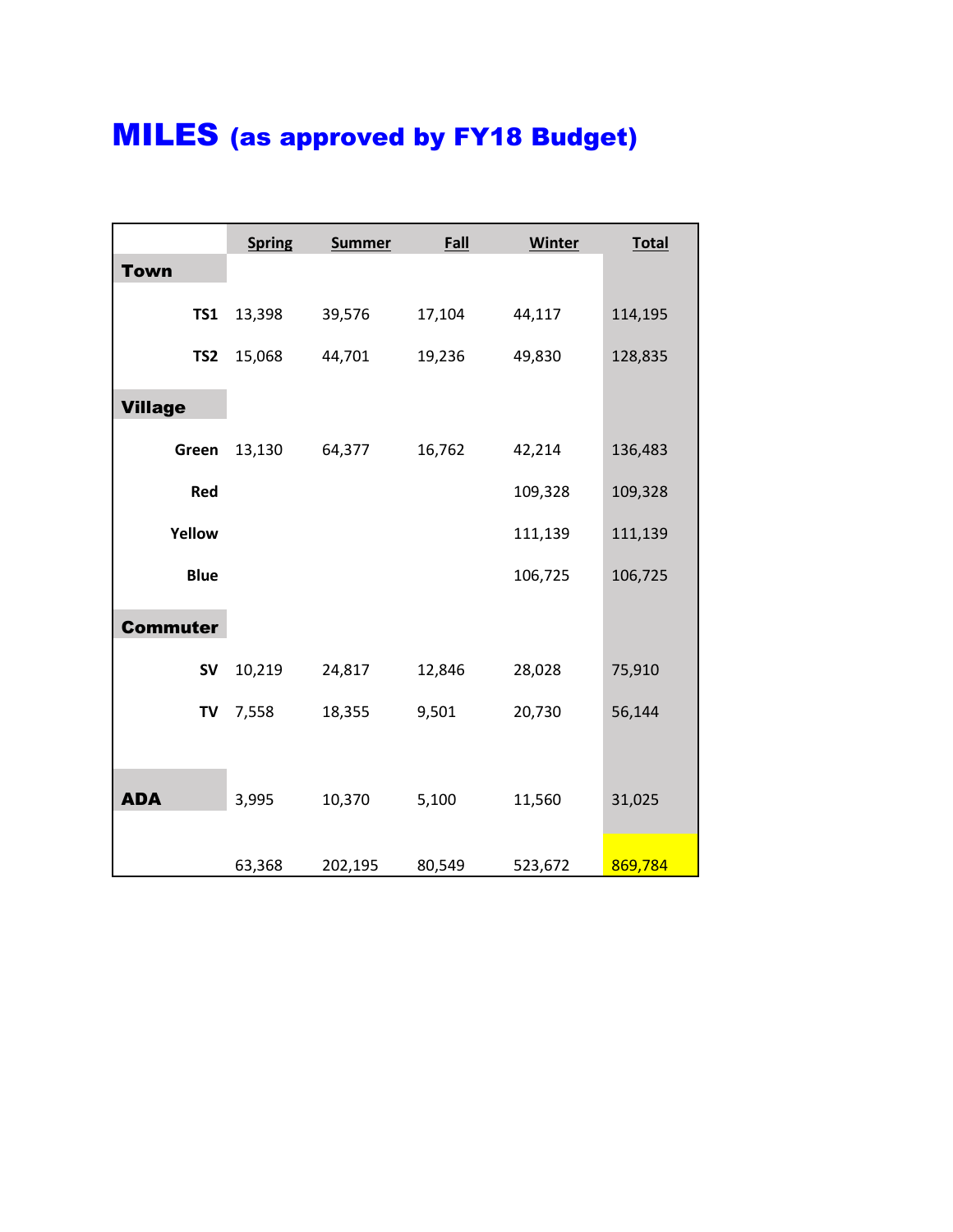### TRIPS (Round Trip – as approved by FY18 Budget)

#### TRIPS (RT) DAILY

DAILY SCHEDULED REVENUE

|                   | <b>Spring</b> | <b>Summer</b> | Fall | <b>Winter</b> |
|-------------------|---------------|---------------|------|---------------|
| <b>Town</b>       |               |               |      |               |
| <b>TS1</b>        | 29            | 33            | 29   | 33            |
| TS <sub>2</sub>   | 28            | 32            | 28   | 32            |
|                   | 57            | 65            | 57   | 65            |
| <b>Village</b>    |               |               |      |               |
| Green             | 9             | 17            | 9    | 10            |
| Red               |               |               |      | 29            |
| Yellow            |               |               |      | 30            |
| <b>Blue</b>       |               |               |      | 29            |
|                   | 9             | 17            | 9    | 98            |
| <b>Commuter</b>   |               |               |      |               |
| <b>SV</b>         | 3             | 3             | 3    | 3             |
| <b>TV</b>         | 3             | 3             | 3    | 3             |
|                   | 6             | 6             | 6    | 6             |
| <b>ADA</b>        | 15            | 15            | 15   | 15            |
| <b>TOTALS/DAY</b> | 87            | 103           | 87   | 184           |

### OPERATION DAYS

| <b>SPRING:</b> April $10 - May 26$ | 47 Total | (35 Commuter/Weekday) |
|------------------------------------|----------|-----------------------|
|                                    |          |                       |

|  |  | <b>SUMMER:</b> May $27 -$ September 24 |  |
|--|--|----------------------------------------|--|
|--|--|----------------------------------------|--|

| <b>Fall:</b> | September 25 – November 24 |  |  |
|--------------|----------------------------|--|--|
|              |                            |  |  |

| <b>Winter:</b> | November $25 -$ April 8, 2018 |  |
|----------------|-------------------------------|--|
|----------------|-------------------------------|--|

| F/ Total | $(35$ Commuter/Weekday |  |
|----------|------------------------|--|
|          |                        |  |

- 122 Total **(85 Commuter/Weekday)**
- Fall: **September 25 – November 24 60 Total (44 Commuter/Weekday)**
	- 136 Total (96 Commuter/Weekday)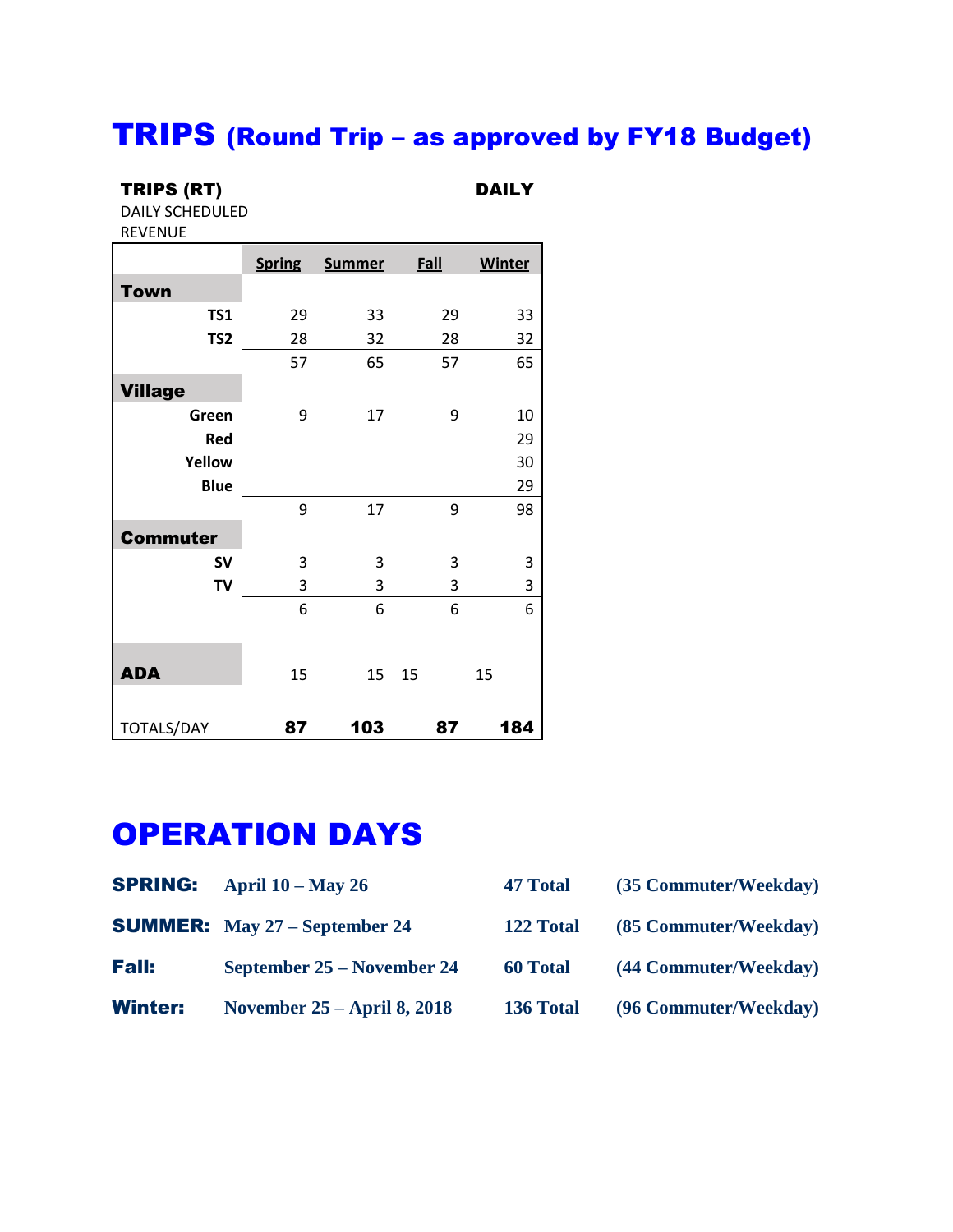### REVENUE (Unaudited)





Note: Teton Village refers to the Resort Master Plan Areas 1 & 2 and the Jackson Hole Mountain Resort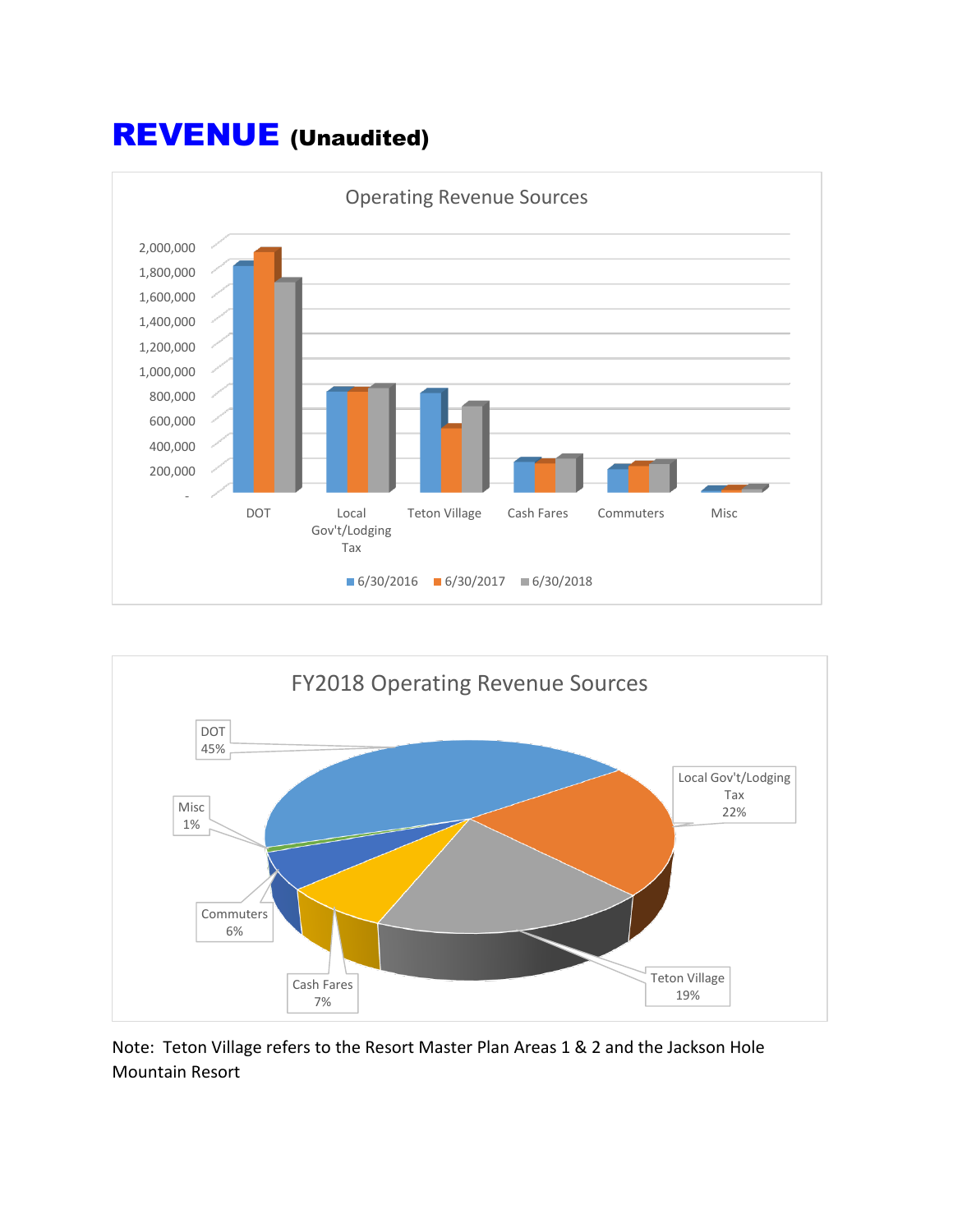

# EXPENSES (Unaudited)

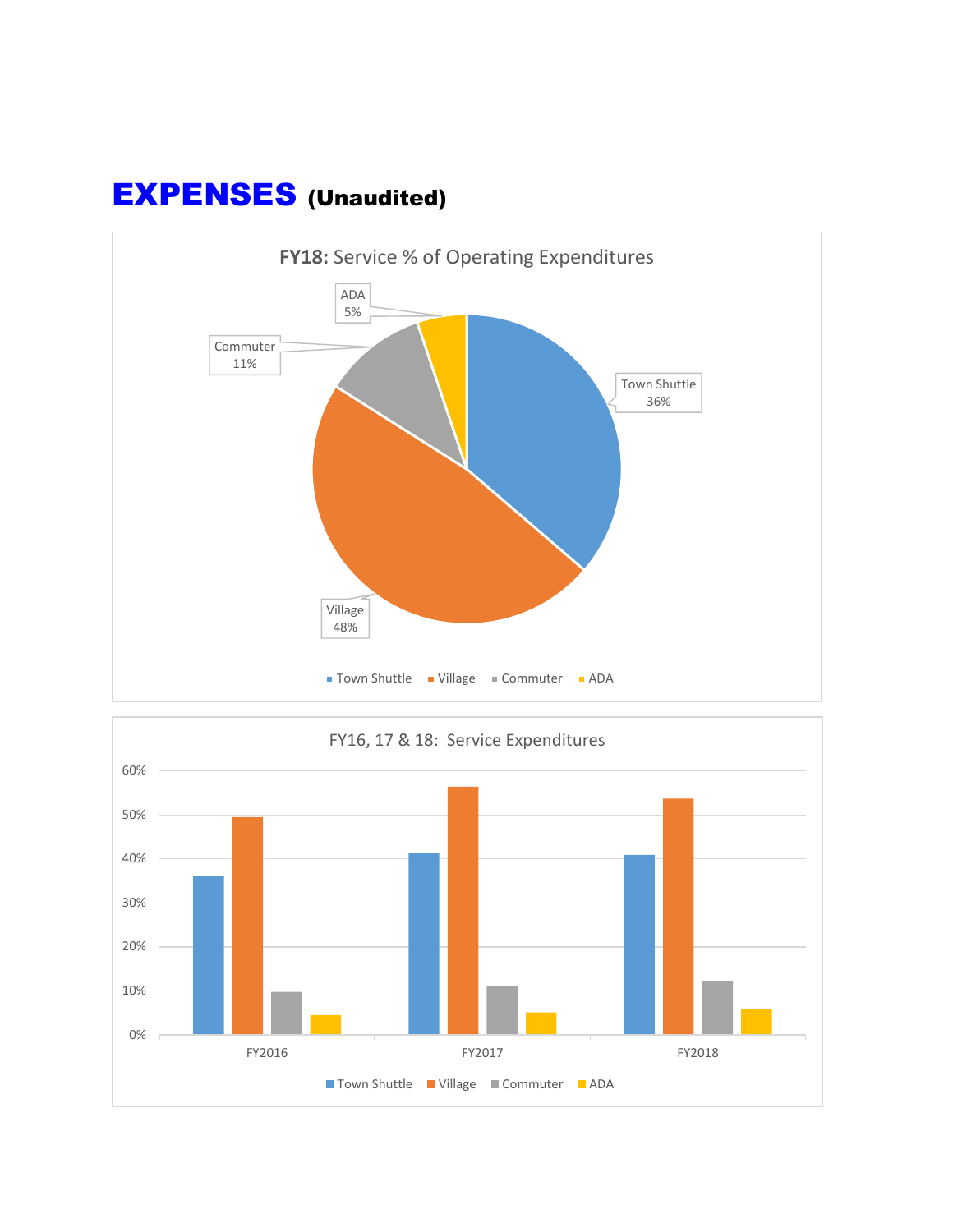# PERFORMANCE INDICATORS – FY18 (Unaudited)

The following are standard operating performance indicators. They are intended to give simple, concise information regarding the operation of the system. With implementation of electronic fare and data collection system software, START will have the ability to share further information such as this going forward.

The figures are not audited at the time of this publication.

### Passenger/Hour:

| Town Shuttle: | 27.3 |
|---------------|------|
| Village:      | 27.7 |
| Commuter:     | 17.9 |
| ADA:          | 1.5  |

### Passenger/Mile

| Town Shuttle: | 1.96 |
|---------------|------|
| Village:      | 1.09 |
| Commuter:     | 0.51 |
| ADA:          | 0.18 |
|               |      |

### Cost/Hour

| Town Shuttle: | \$78.44  |
|---------------|----------|
| Village:      | \$98.38  |
| Commuter:     | \$109.77 |
| ADA:          | \$53.70  |

#### Cost/Mile

| Town Shuttle: | \$5.65 |
|---------------|--------|
| Village:      | \$3.89 |
| Commuter:     | \$3.11 |
| ADA:          | \$6.32 |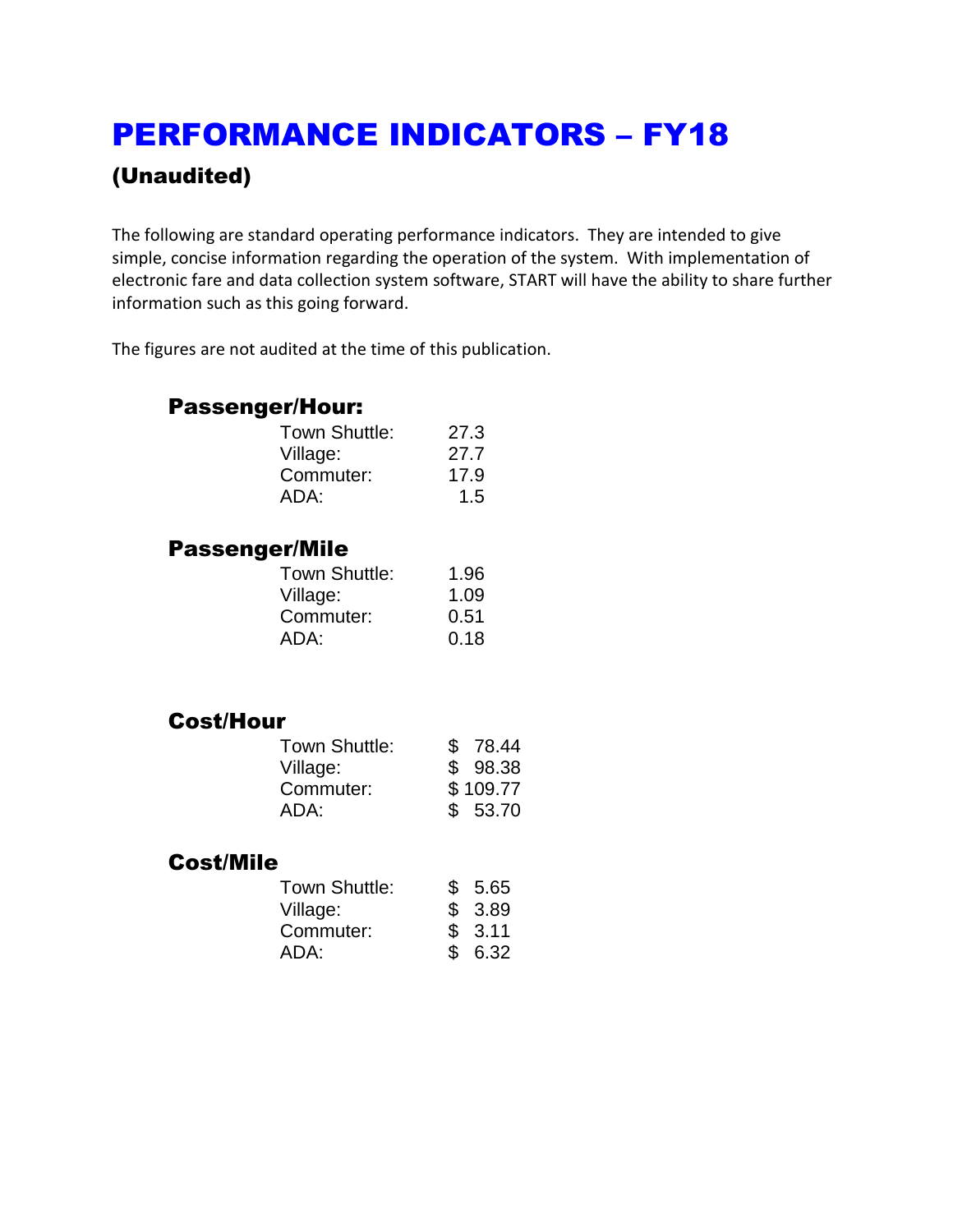# GOALS & STRATEGIES

#### **Short Term Goals**

**Integrated Transportation Plan (ITP) Goals.** Successful implementation of ITP initiatives involves cooperation and at times delegation to multiple departments including Planning, Legal, Transit, Public Works, Police, and Administration. Our short term goal in this area is to review the Action Steps from the ITP and develop a realistic time frame for the 'Immediate Actions' based on current financial condition and political climate. We would then present that realistic time frame to Town Council and County Commission for input and further direction.

#### **START Goals**

- $\checkmark$  Assist with presentation of revisions to Joint Powers Agreement (JPA) to the Town Council and County Commission for consideration to clarify advisory role of START Board
- $\checkmark$  Continue to work towards approval and pursuit of recommendations on START Funding.
- $\checkmark$  Continually work to staff current level of core services through creative and meaningful recruitment and retention strategies.
- $\checkmark$  Engage consultant for Hub and Spoke and Park & Ride Lots implementation and present report.
- $\checkmark$  Submit BUILD Grant application for completion of Karns Meadow Master Facility
- $\checkmark$  Present Micro transit service proposal to START Board.
- $\checkmark$  Prepare comprehensive report of previous fiscal year operations to provide transparency and better explain each component that contributes to funding START service.
- $\checkmark$  Present options to START Board and Elected Officials for service expansion as part of FY19 budget process.
- $\checkmark$  Review and provide recommendations for updating fare structure for all services.
- $\checkmark$  Acquire 4 Replacement Buses with currently secured funding.
- $\checkmark$  Implement administration of contract for Grand Targhee service.
- $\checkmark$  Develop, present and implement ADA policies, procedures and passenger scheduling.
- $\checkmark$  Implementation of RFP process to select Electronic Fare System vendor and installation.

#### **Mid Term Goals**

START Goals

- $\checkmark$  Locate and acquire property for Bus Storage in Star Valley
- $\checkmark$  Determine Ownership and Maintenance of Park/Ride location with WYDOT Etna North Project
- $\checkmark$  Present alternative fuel options to START Board
- $\checkmark$  Secure Additional Recurring Revenue Source for START Services
- $\checkmark$  Continue to monitor transit implications related to various master plan approvals.